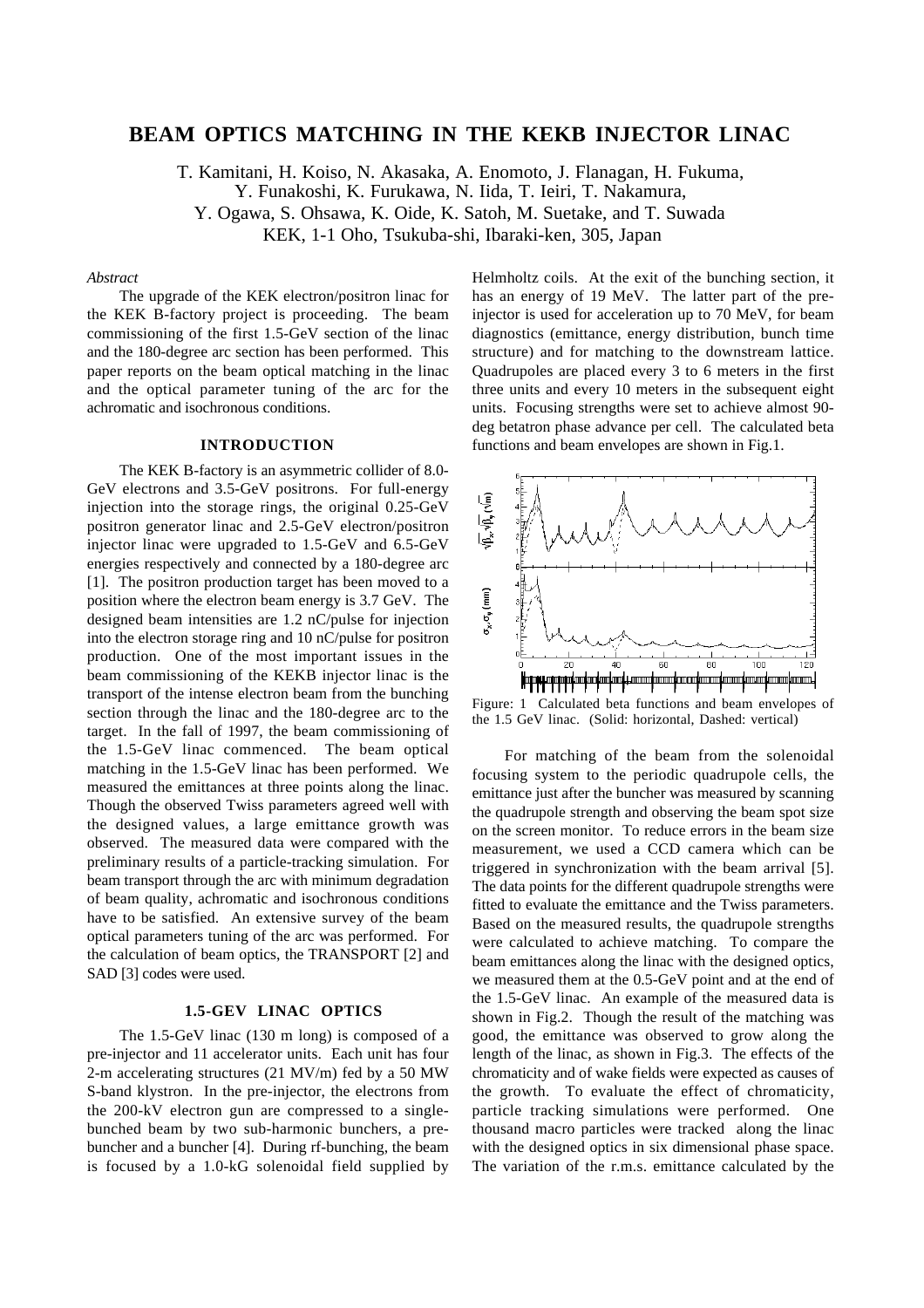transverse distribution of the macro-particles are plotted in Fig.4. A large emittance growth occurred when a large energy-spread at the pre-injector was assumed. However, the expected emittance growths were much smaller than the measurements. Further simulation studies including wake field effects is necessary and will be performed later.



Figure: 2 Emittance estimated from the measured beam sizes while scanning quadrupole strengths. Observed phase ellipse (solid) is compared with the designed optics (dashed).



Figure: 3 Observed emittance growth for 10 nC and 1 nC beams.



Figure: 4 Simulated emittance growth (Solid: $dE/E = +/-30\%$ , Dashed:dE/E =  $+/-20\%$  after the buncher. Initial emittance = 85 µm)

## **ARC BEAM OPTICS TUNING**

To preserve the emittance and bunch time structure during passage through the arc, the transport system was designed to be achromatic and isochronous. The arc is composed of six 30-degree bending magnets, seven quadrupoles and six sextupoles as shown in Fig.5. Stripline type beam position monitors (BPMs) (resolution  $\sim$ 100 microns) [6] are set in most of the quadrupoles for orbit and dispersion measurement. A bunch monitor using optical transition radiation (OTR) viewed by a streak camera is placed just after the arc. It measures the bunch time structure and arrival time at 2-psec resolution [7].



Figure: 5 Layout of the 180-deg arc.

At the start of optical parameter tuning of the arc, the designed values of quadrupole strengths to fulfill the first order achromatic and isochronous conditions were set as shown in Fig.6. The sextupoles were not used at that time.



Figure: 6 First order achromatic and isochronous optics of the arc.

To evaluate the dispersion functions in the arc, we used the BPMs to measure the change of the beam position due to the deviation of the beam energy from the nominal value as shown in Fig. 7. The energy was changed by shifting the accelerating rf-phases of the last two accelerator units; the phases were changed in opposite